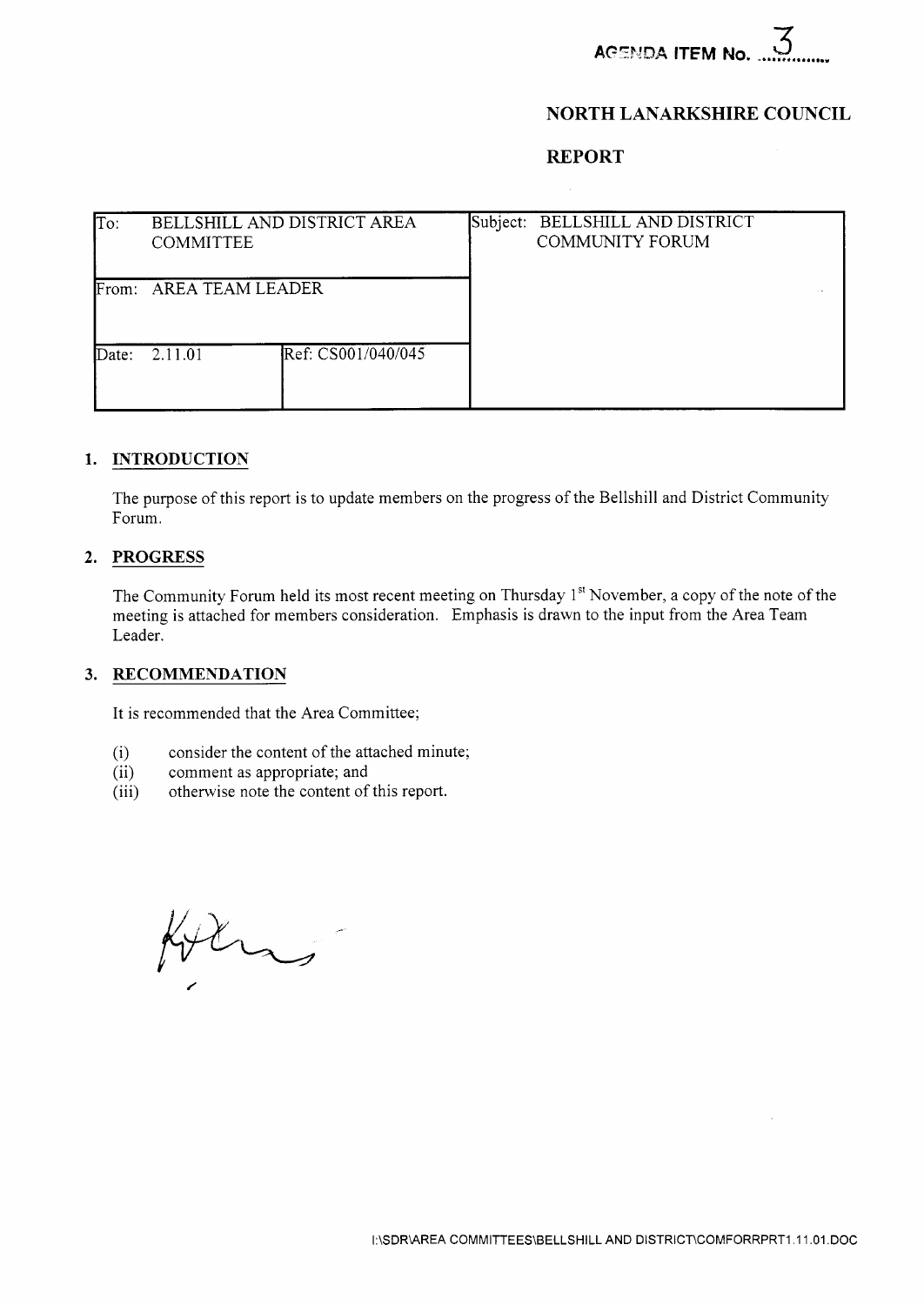## **BELLSHILL AND DISTRICT COMMUNITY FORUM**

### **Minutes of Meeting held on Thursday, 30 October, 2001 at 7.00 p.m. In Staff Room at Bellshill Academy**

| In Attendance: | T Leggate MBE, Chairman             |
|----------------|-------------------------------------|
|                | J Gilmour, Vicechair                |
|                | W Foy                               |
|                | M Hendry                            |
|                | M MacDonald                         |
|                | R McCarey                           |
|                | C Wotherspoon                       |
|                | K Forbes, North Lanarkshire Council |
|                |                                     |

**Apologies:** R McHarg

| ----                          | ------<br>-------<br>-----<br>. |                               |
|-------------------------------|---------------------------------|-------------------------------|
|                               | <b>MINUTF</b>                   |                               |
| <b>ITEM</b>                   |                                 | <b>CTION</b><br>$A_{\lambda}$ |
|                               |                                 | .                             |
| the company of the company of |                                 |                               |

### 1 .o **PREVIOUS MINUTES**

1.1 Minutes of the 30 August, 2001 were agreed.

#### 2.0 **MATTERS ARISING**

#### 2.1 Strategic Development Framework

Ken Forbes, Area Team Leader of Bellshill & District Area Committee advised the meeting of the purpose of the Framework document and following discussion, it became clear that there was a need to understand the full consultation process. This would allow the significance of the Strategic Development Framework to be determined. It was note there was great concern about local transportation. Ken Forbes to discuss with Councillor Hebenton. KF

#### 2.2 Youth Shelters

This matter was continued to next meeting.

#### 2.3 Grounds Maintenance

Ken Forbes provided information on the standard of grounds maintenance service, specifically that the majority of open space grass is maintained by the Council at a 14 cut cycle but the weather conditions were such this year that this was not sufficient and the matter was being looked at. A similar situation exists for the treatment of weeds on pathways and roads.

2.4 Concern was raised regarding the quality of work undertaken, corrective action when specific sites have been omitted from the work schedule it requires phone calls to the Area Grounds Maintenance Manager to rectify concerns that should be picked up by local supervision. Ken Forbes agreed to take these comments back to the Grounds Maintenance Manager to ensure no repeat. KF